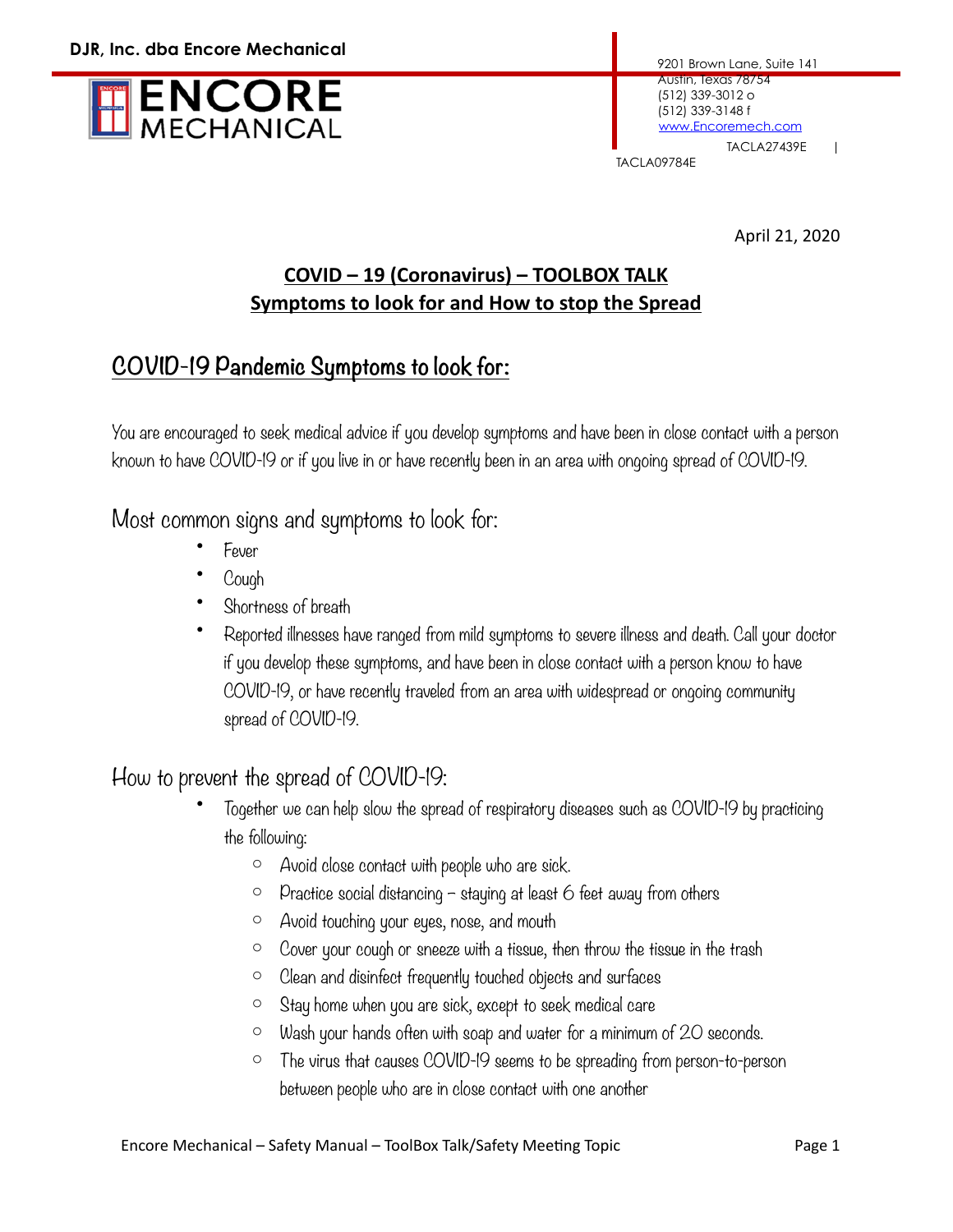

TACLA09784E

- o Through respiratory droplets produced when an infected person coughs or sneezes. These droplets can land in the mouths or noses of people who are nearby or possibly be inhaled into the lungs.
- o If you feel sick, stay home
- o Acquire necessary types of PPE and cleaning supplies; masks, respiratory masks, face shields, disposable gloves
- o Avoid hugging, kissing and shaking hands when greeting
- o Practice good health habits (sleeping, eating, keeping physically active)

# **Stay Informed.**

 Don't panic, it's important to remain calm and take everyday actions to stay healthy. The following resources are updated regularly as information becomes available. The following resources are available for more questions:

 $\_$  , and the set of the set of the set of the set of the set of the set of the set of the set of the set of the set of the set of the set of the set of the set of the set of the set of the set of the set of the set of th

 $\_$  , and the set of the set of the set of the set of the set of the set of the set of the set of the set of the set of the set of the set of the set of the set of the set of the set of the set of the set of the set of th

CDC – Center for Disease Control and Prevention – (800) 232-4636

[www.cdc.gov](http://www.cdc.gov)

- OSHA Occupational Safety and Health Administration (800) 321-OSHA [www.osha.gov](http://www.osha.gov)
- WHO World Health Organization (202) 974-3000 [www.who.int](http://www.who.int)

American Red Cross – (202) 303-5000 | www.redcross.org

Who attended: